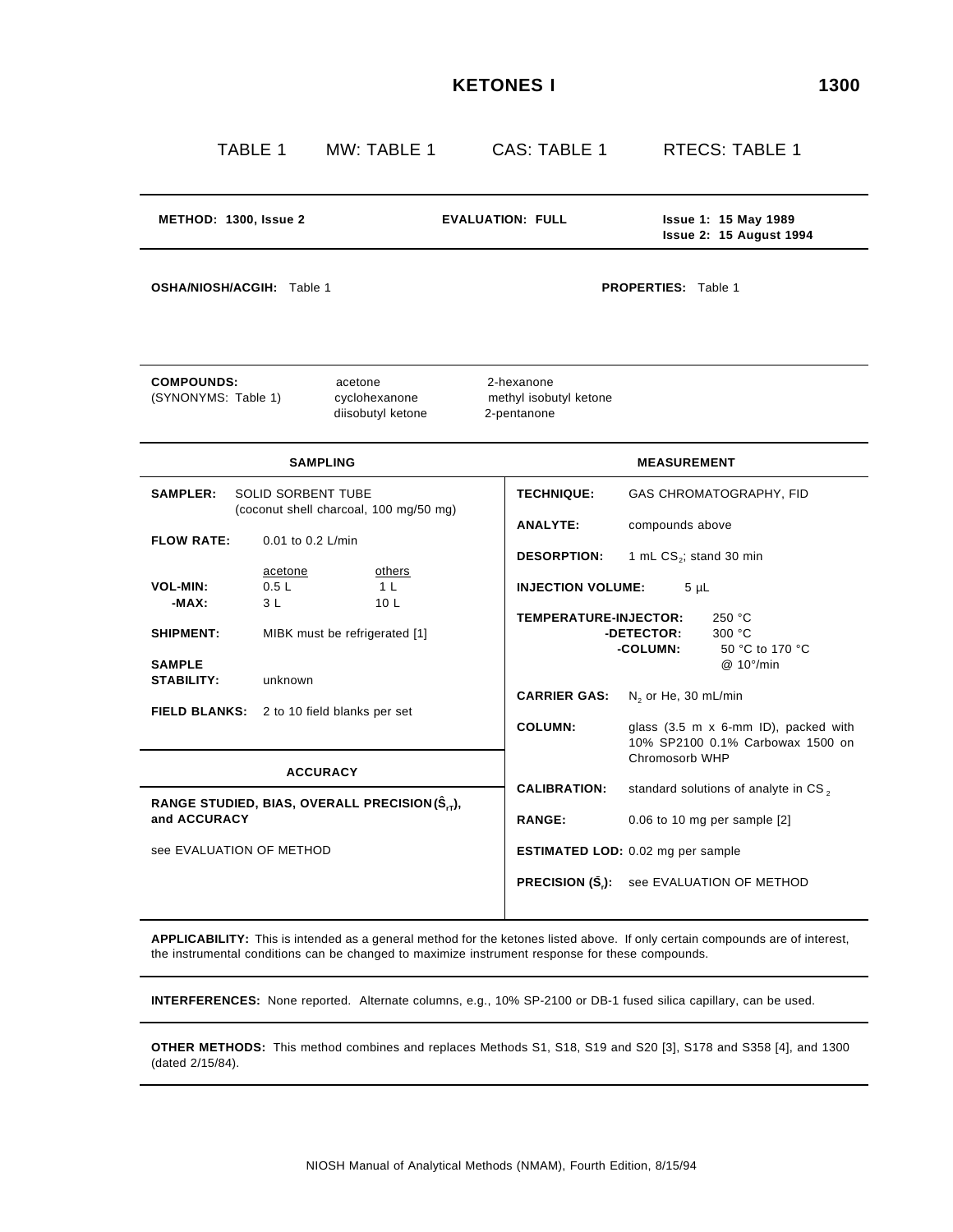# **REAGENTS:**

- 1. Carbon disulfide  $(CS_2)$  GC grade.\*
- 2. Analytes, reagent grade.
- 3. Nitrogen, prepurified.
- 4. Hydrogen, dry.
- 5. Air, filtered, dry.
	- See SPECIAL PRECAUTIONS.

# **EQUIPMENT:**

- 1. Sampler: glass tube, 7 cm long, 6-mm OD, 4 mm ID, flame-sealed ends with plastic caps, containing two sections of activated (600 °C) coconut shell charcoal (front = 100 mg; back = 50 mg) separated by a 2-mm urethane foam plug. A silylated glass wool plug precedes the front section and a 3-mm urethane foam plug follows the back section. Pressure drop across the tube at 1 L/min must be less than 3.4 kPa. Tubes are commercially available.
- 2. Personal sampling pump, 0.01 to 0.2 L/min, with flexible connecting tubing.
- 3. Gas chromatograph equipped with FID, integrator and column (page 1300-1).
- 4. Vials, 2-mL, glass, PTFE-lined crimp caps.
- 5. Syringe, 10-µL, readable to 0.1 µL.
- 6. Pipet, TD, 1-mL, with pipet bulb.
- 7. Volumetric flasks, 10-mL.

**SPECIAL PRECAUTIONS:** Carbon disulfide is toxic and an acute fire and explosion hazard (flash point  $= -30$  °C); work with it only in a hood.

### **SAMPLING:**

- 1. Calibrate each personal sampling pump with a representative sampler in line.
- 2. Break the ends of the sampler immediately before sampling. Attach sampler to personal sampling pump with flexible tubing.
- 3. Sample at an accurately known flow rate between 0.01 and 0.2 L/min for a total sample size of 0.5 to 3 L for acetone or 1 to 10 L for the other analytes.
- 4. Cap the samplers and pack securely for shipment.

# **SAMPLE PREPARATION:**

- 5. Place the front and back sorbent sections of the sampler in separate vials. Discard the glass wool and foam plugs.
- 6. Add 1.0 mL CS<sub>2</sub> to each vial. Attach crimp cap to each vial.
- 7. Allow to stand 30 min with occasional agitation.

# **CALIBRATION AND QUALITY CONTROL:**

- 8. Calibrate daily with at least six working standards over the range 0.02 to 10 mg analyte per sample.
	- a. Add known amounts of analyte to CS  $_2$  in 10-mL volumetric flasks and dilute to the mark.
	- b. Analyze together with samples and blanks (steps 11 and 12).
	- c. Prepare calibration graph (peak area vs. mg analyte).
- 9. Determine desorption efficiency (DE) at least once for each lot of charcoal used for sampling in the calibration range (step 8). Prepare three tubes at each of five levels plus three media blanks.
	- a. Remove and discard back sorbent section of a media blank sampler.
	- b. Inject a known amount of analyte or of a standard solution of analyte in CS  $_{2}$  directly onto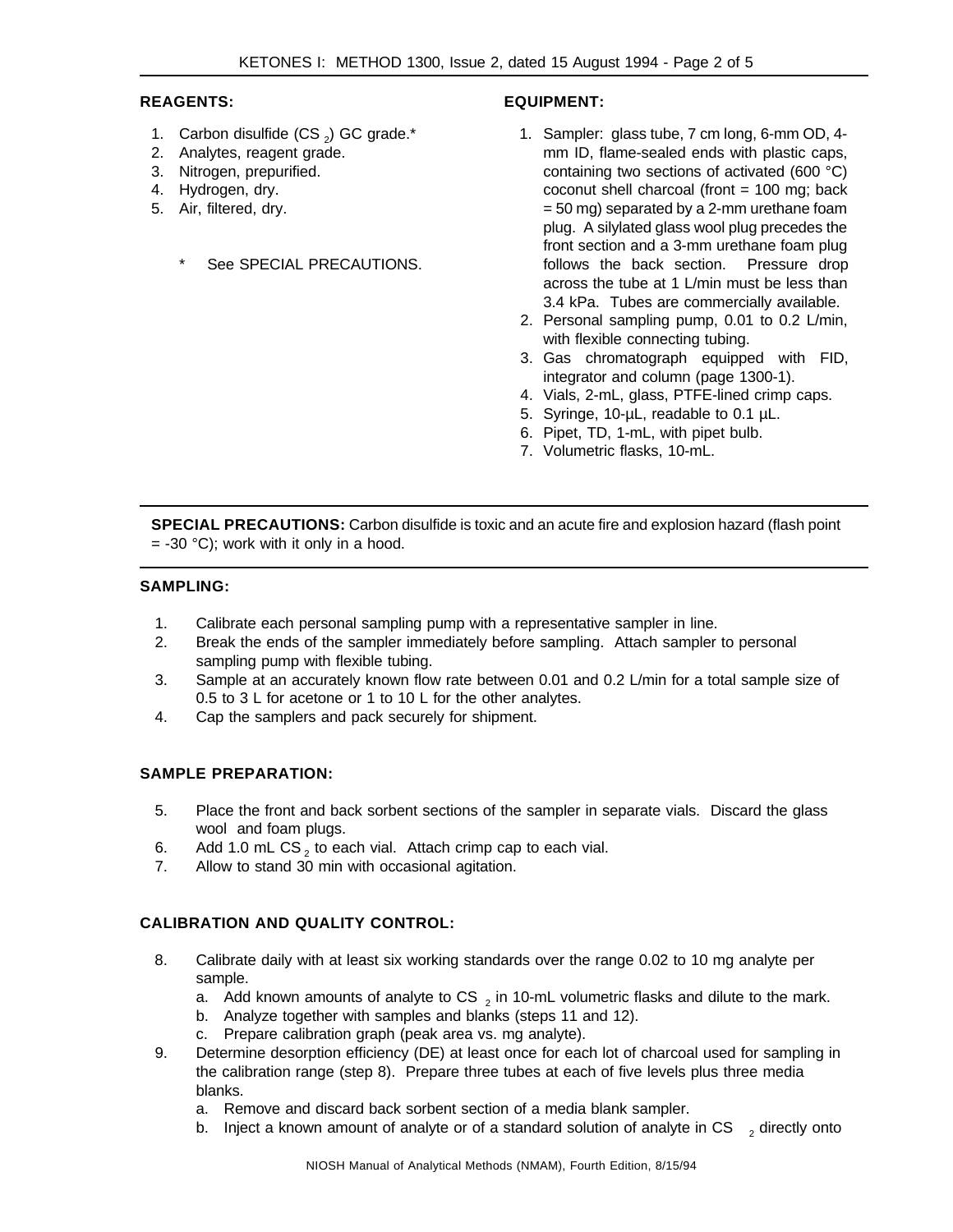front sorbent section with a microliter syringe.

- c. Cap the tube. Allow to stand overnight.
- d. Desorb (steps 5 through 7) and analyze together with working standards (steps 11 and 12). e. Prepare a graph of DE vs. mg analyte recovered.
- 10. Analyze three quality control blind spikes and three analyst spikes to insure that the calibration graph and DE graph are in control.

#### **MEASUREMENT:**

11. Set gas chromatograph according to manufacturer's recommendations and to conditions given on page 1300-1. Inject sample aliquot manually using solvent flush technique or with autosampler. NOTE: If peak area is above the linear range of the working standards, dilute with CS  $_{2}$ ,

reanalyze, and apply the appropriate dilution factor in calculations.

12. Measure peak area.

# **CALCULATIONS:**

13. Determine the mass, mg (corrected for DE) of analyte found in the sample front  $(W \rightarrow f)$  and back (W<sub>b)</sub> sorbent sections, and in the average media blank front (B  $_{\rm 4}$ ) and back (B<sub>b</sub>) sorbent sections.

NOTE: If W<sub>b</sub> > W<sub>f</sub>/10, report breakthrough and possible sample loss.

14. Calculate concentration, C, of analyte in the air volume sampled, V (L):

$$
C = \frac{(W_f + W_b - B_f - B_b) \cdot 10^3}{V}, \text{ mg/m}^3.
$$

#### **EVALUATION OF METHOD:**

The methods on which this method was based were validated under NIOSH Contract CDC-99-74-45 [5]. Desorption efficiency was checked by spiking known amounts of the compounds (either neat or in solutions with CS<sub>2</sub>) on coconut shell charcoal. Samples were generated for acetone, cyclohexanone, 2-pentanone, and methyl isobutyl ketone by heating a quantity of the liquid to just below its boiling point in a 3-necked, 500-mL round bottom flask. The compound was carried through a fixed-temperature condenser to the concentrations. Samples were generated for diisobutyl ketone and 2-hexanone using a syringe pump which delivered the compounds to a heated glass-lined inlet which was swept with nitrogen, carrying the vapor to the mixing chamber. Low-level desorption efficiency checks showed the DEs to be 70% and 76% for 0.024 and 0.096 mg/sample respectively for cyclohexanone and 87% for 0.052 mg/sample of MIBK [2]. Results of the evaluation experiments are given below.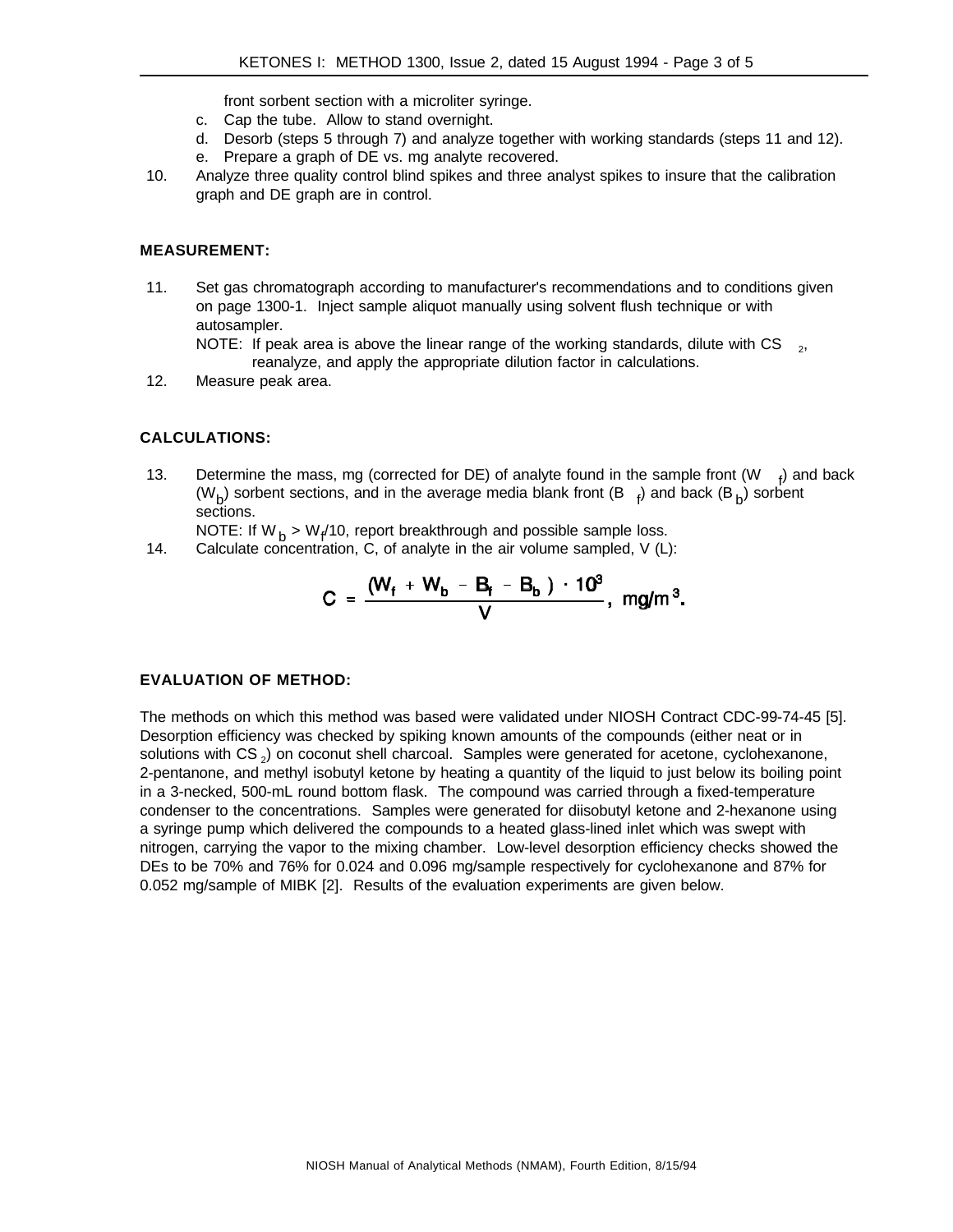| <b>Compound</b>   | Method<br>$[2-5]$ | Range, mg/m $3$<br><b>Overall Precision</b><br>$(\hat{\mathsf{S}}_{\textsf{\tiny IT}})$ | Breakthrough <sup>1</sup><br>(L) | Measurement<br>Range, mg/sample<br>(S <sub>n</sub> ) | $DE^2_-$ |
|-------------------|-------------------|-----------------------------------------------------------------------------------------|----------------------------------|------------------------------------------------------|----------|
| Acetone           | S1, 127           | 1200 to 4500<br>(0.082)                                                                 | 4.3                              | 2.4 to 14.2<br>(0.024)                               | 0.86     |
| Cyclohexanone     | S <sub>19</sub>   | 98 to 392<br>(0.062)                                                                    | 65                               | 3.8 to 18.0<br>(0.025)                               | 0.82     |
| Diisobutyl ketone | S358              | 145 to 582<br>(0.070)                                                                   | 44                               | 1.8 to 7.0<br>(0.032)                                | 0.97     |
| 2-Hexanone        | S178              | 188 to 790<br>(0.053)                                                                   | >45                              | 1.5 to $8.1$<br>(0.018)                              | 0.81     |
| <b>MIBK</b>       | S <sub>18</sub>   | 208 to 836<br>(0.064)                                                                   | 17                               | 2.1 to 8.3<br>(0.008)                                | 0.91     |
| 2-Pentanone       | S <sub>20</sub>   | 395 to 1570<br>(0.063)                                                                  | 19                               | 3.5 to 14.0<br>(0.011)                               | 0.90     |

 $1$  5% breakthrough, 0.2 L/min at high end of concentration range in dry air.

 $2$  Averaged over mass range shown.

### **REFERENCES:**

 $\overline{\phantom{a}}$ 

- [1] UBTL Report, Sequence #5528-J (NIOSH, unpublished, Oct. 2, 1986).
- [2] Williams, Karen, Desorption Efficiency Determination for Cyclohexanone and Methyl Isobutyl Ketone, NIOSH/MRSB, Unpublished (1986).
- [3] NIOSH Manual of Analytical Methods, 2nd. ed., V. 2, S1, S18, S19 and S20, U.S. Department of Health, Education, and Welfare, Publ. (NIOSH) 77-157-B (1977).
- [4] Ibid, V. 3, S178 and S358, U.S. Department of Health, Education, and Welfare, Publ. (NIOSH) 77-157-C (1977).
- [5] Documentation of the NIOSH Validation Tests, U.S. Department of Health, Education, and Welfare, Publ. (NIOSH) 77-185 (1977), available as Stock No. PB 274-248 from NTIS, Springfield, VA 22161.
- [6] NIOSH Manual of Analytical Methods, 2nd. ed., V. 1, P&CAM 127, U.S. Department of Health, Education, and Welfare, Publ. (NIOSH) 77-157-A (1977).

#### **METHOD REVISED BY:**

Ardith Grote, NIOSH/DPSE; methods originally validated under NIOSH Contract CDC-99-74-45.